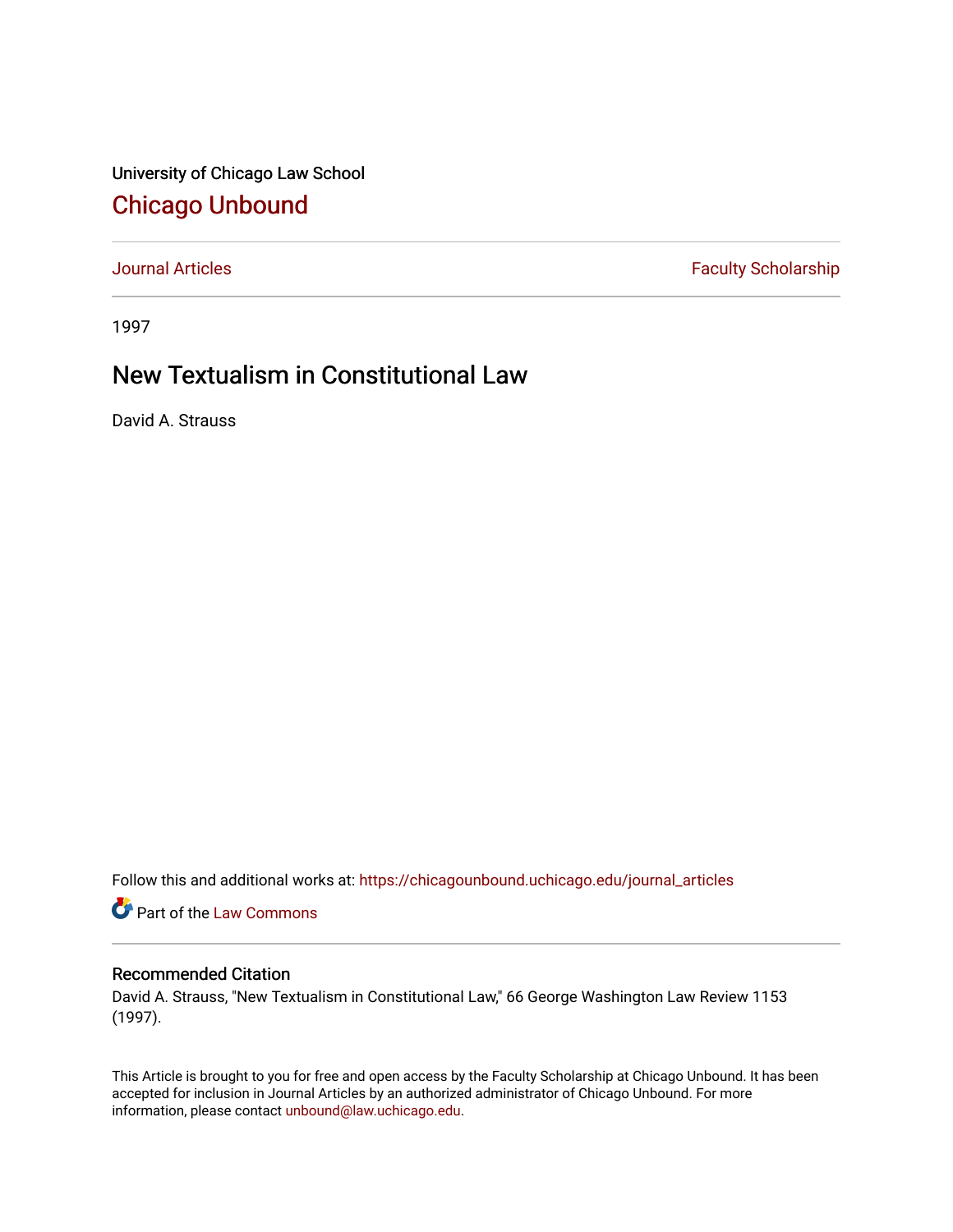# **The New Textualism in Constitutional Law**

#### David **A.** Strauss\*

No one can fail to admire the tremendous erudition and creativity that Akhil Amar brings to the project of interpreting the Constitution, particularly in the book from which his contribution to this Symposium is excerpted, *The Bill of Rights: Creation and Reconstruction.* Time after time, Professor Amar shows us many new things about how the drafters of the Bill of Rights and the Fourteenth Amendment thought about the issues they were addressing. All of us are in his debt for that.

The question is whether Professor Amar's impressive project goes beyond being intellectual history and tells us something substantial about how the difficult constitutional issues of today should be resolved. Here I have some doubts. Some of the reasons for those doubts are familiar: whatever the right answer to the questions that arise under the Bill of Rights todayquestions about the proper limits on police behavior, about the right to bear arms, or any other subject—it is difficult to believe that they should be resolved primarily on the basis of judgments made in the eighteenth or nineteenth centuries by people living in utterly different circumstances. But I also want to suggest two things that are perhaps less obvious about the textualist approach to constitutional interpretation that Professor Amar uses with such extraordinary skill. First, textualism, although often defended as a particularly democratic approach to constitutional interpretation, in fact rests on a heroic view about the drafters of the Constitution and is in that sense deeply antidemocratic. Second, although textualism is prominently thought to be a way to limit the power of judges who interpret the Constitution, it in fact provides only the weakest of restraints; a purely textualist approach is an invitation to judicial creativity.

In order to try to make these points more clearly—and because you can't beat somebody with nobody-I will offer an alternative to the textualist conception of constitutional interpretation. The alternative view is that the Constitution we have today is the product of a common law-like development and is not just the document drafted in the eighteenth century and formally amended from time to time. The Constitution today is a collection of well-established principles, traditions, and precedents that, although never completely unconnected to the text, have elaborated the text in complex ways not discernible from the text itself. Today American constitutional law is, for the most part, a common law system in which the role of the text is decidedly secondary. It is the product of the wisdom not just of Madison and

**June/August 1998 Vol. 66 No. 5/6**

<sup>\*</sup> Harry N. Wyatt Professor of Law, University of Chicago.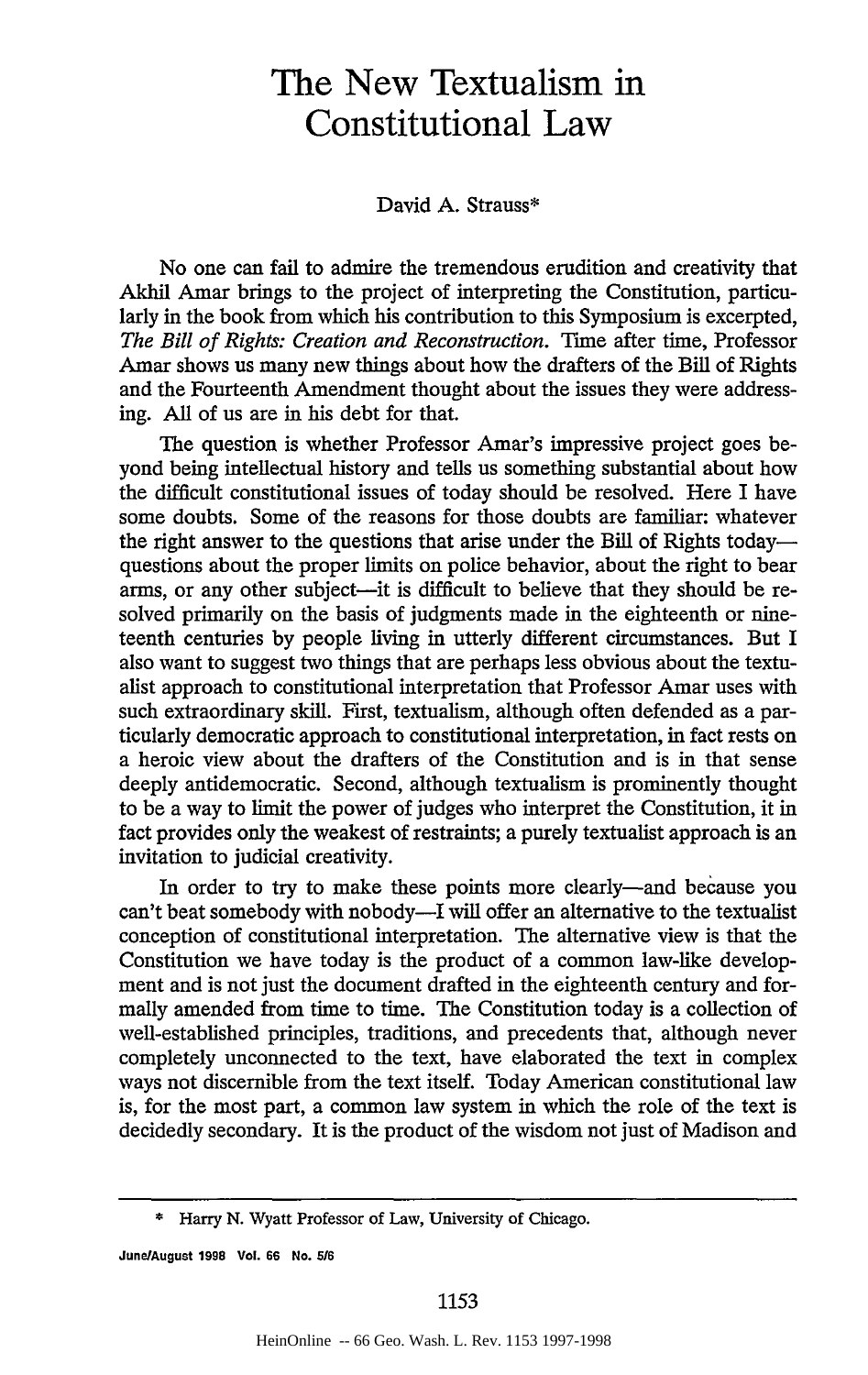Bingham, but of other generations as well—and not only the judges of those generations.1

"Granted," Professor Amar writes, "lawyers and judges must often go beyond the letter of the law, but the text itself is an obvious starting point of legal analysis. Is it even possible to deduce the spirit of a law without looking at its letter?"<sup>2</sup> But today the text is usually not the obvious starting point for most legal analysis of the Bill of Rights. Nearly every lawyer or judge today, when faced with an issue under the Bill of Rights, starts with the established principles and precedents, not with the text. In the legal analysis of constitutional issues, as it is practiced today in our system, the text, as likely as not, never explicitly enters the picture. And although Professor Amar's point about looking at the letter to deduce the spirit is characteristically trenchant, it only raises the question of what the letter of the law is. Nothing says it has to be the text alone, in isolation from the precedents and traditions.

### *I. Textualism and Heroism*

My first qualm about textualism, as practiced both by Amar and by those who are less nuanced, is that it takes essentially a heroic view of the Constitution. In the textualist vision, there was a time-a moment-when someone got it right. If we can just reconstruct what they decided at that time, we will have the answers we need. The "they" who got it right might be the drafters of the Constitution, or the founding generation, or "We the People" somehow defined, or perhaps certain key generations in American history. But, according to textualist views and others of the same family, there was a time when, by virtue of intense political reflection or purity of motivation (or, some might say, divine inspiration), some group of people figured out the answers. Our task today is to reconstruct—or simply recover—their answers. The reconstruction might take a lot of careful and subtle argument, as it does in Professor Amar's work. But reconstruction of their—the heroes'—judgments and conclusions, is the key.

It seems to me that things don't work that way. Constitutional principles, the basic decisions about how to govern a society like ours, are hammered out over time. They are not the product of an epiphany. They are hammered out in the courts, in the legislatures, and in society at large. After we hammer them out, we may attribute them to an earlier heroic moment. "The Framers of the Constitution well understood . **.** . " we say, before attributing to the Framers the position that *we* have concluded (perhaps after many false starts) is the right interpretation of the First or Fifth or Fourteenth Amendments. Often attributing ideas to the Framers is in the nature of mythmaking. Myths serve a valuable purpose, but the reality of the way societies work is more evolutionary and organic than textualist approaches allow.

A tale of four constitutional amendments-two that were adopted and two that were not—can make this point. The two that were adopted are the

**<sup>1</sup>** For a development **of** this view, see David **A.** Strauss, *Common Law Constitutional Interpretation,* **63 U. CHI.** L. **Ray,. 877 (1996).**

<sup>2</sup> Akhil Reed Amar, *Textualism and the Bill of Rights,* **66** GEo. WASH. L. REv. 1143, 1143 **(1998).**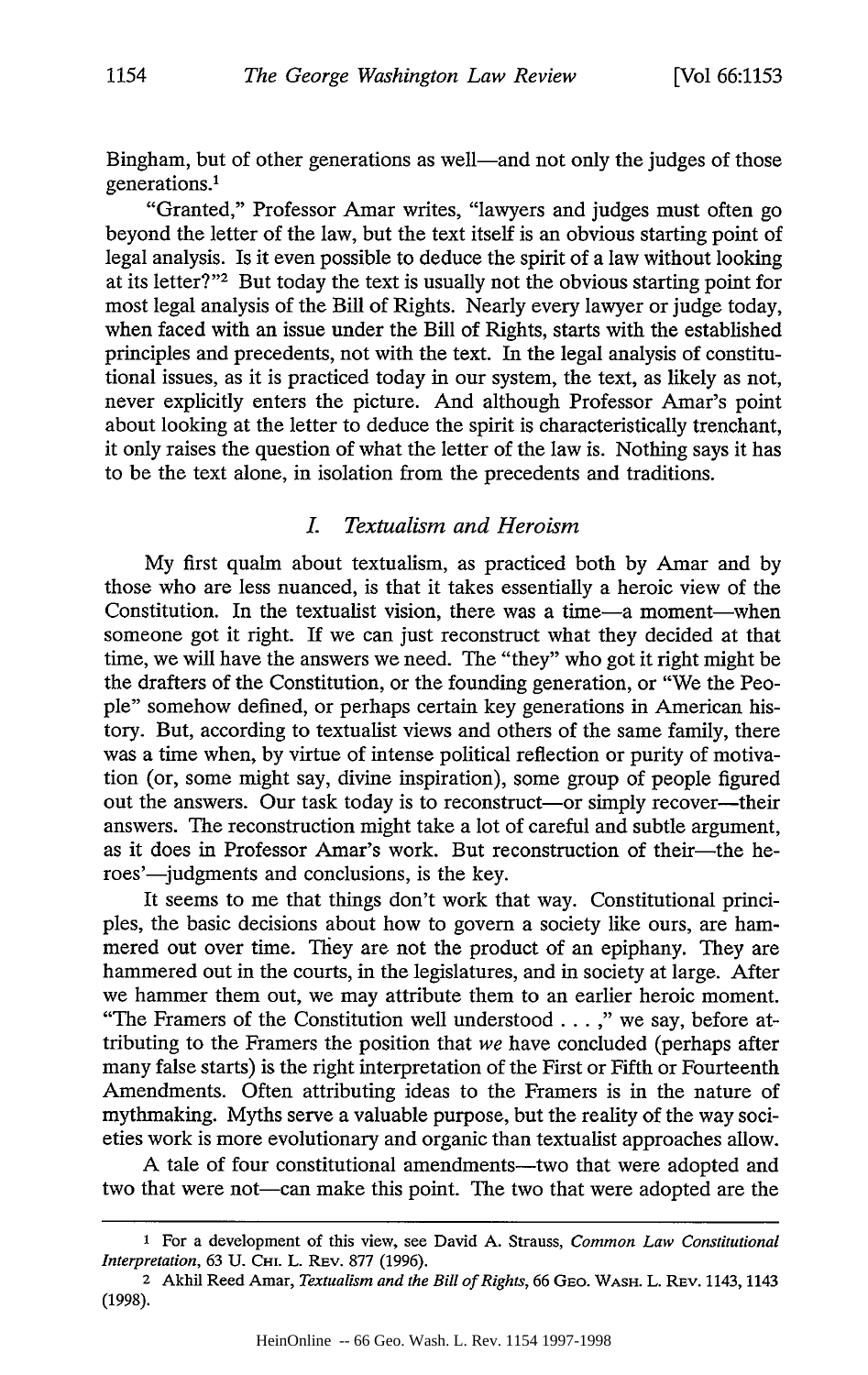Fifteenth and Nineteenth. Anyone reading the text of the Constitution, without knowing more about American history, would conclude that African Americans were enfranchised in 1870, when the Fifteenth Amendment was adopted, and that women were not enfranchised until fifty years later. Of course that is not what happened. After the end of Reconstruction, the vast majority of African Americans in the United States could not vote. African Americans were not truly enfranchised until more than ninety years after the Fifteenth Amendment was adopted. Women, on the other hand, had the right to vote in many states even before the Nineteenth Amendment was adopted. And the ratification of the Nineteenth Amendment, unlike the ratification of the Fifteenth, did settle the issue once and for all; there was no massive resistance to women's suffrage.

In other words, although the Civil War generation added the Fifteenth Amendment, the actual decision to enfranchise African Americans took much longer. By the same token, although the ratification of the Nineteenth Amendment was perhaps a pivotal event, much of our society had made the decision to enfranchise women before the Nineteenth Amendment was adopted. The Nineteenth Amendment ratified something that had occurred at a much deeper level in society-just as the Fifteenth Amendment did not really become an operative part of the Constitution until society had changed at a deeper level. These aspects of our constitutional development do not fit with a textualist account.

It might be said, on behalf of a textualist approach, that these points are descriptive but not normative. The Fifteenth Amendment *should* have been enforced as soon as it was adopted. The Fifteenth Amendment, it might be said, was a part of the Constitution from 1870 and on, and—no argument here-it is scandalous that the Fifteenth Amendment was flouted. But just as the adoption of a new constitutional text does not always change the constitutional order, the constitutional order can be changed-in fundamental ways-by "texts" that are never adopted. The point is the same: the content of the Constitution is determined not by a heroic decision by drafters or ratifiers to add text to the Constitution, but by a messier, more complex and prolonged process.

Consider, for example the Equal Rights Amendment, which would have forbidden the denial of equal rights on the basis of gender. The Equal Rights Amendment was proposed for ratification and was rejected when threequarters of the states did not ratify it in time. Yet the Equal Rights Amendment has, in practice, become part of the Constitution. It is difficult today to identify any legal rule that would be different if the Equal Rights Amendment had been adopted. The presence or absence of an Equal Rights Amendment in the text has, to put it bluntly, turned out to be irrelevant to the constitutional order. Surely that should give textualists some pause.

There is an even more dramatic example. Before the Civil War, there was a lively and inconclusive debate over whether the Constitution permitted states to secede. There is no longer any such debate; the issue was settled by the Civil War. No one today would seriously advance the position that the Constitution permits secession, at least the kind that the Confederacy attempted. Where is the text that settled this question? The answer, of course,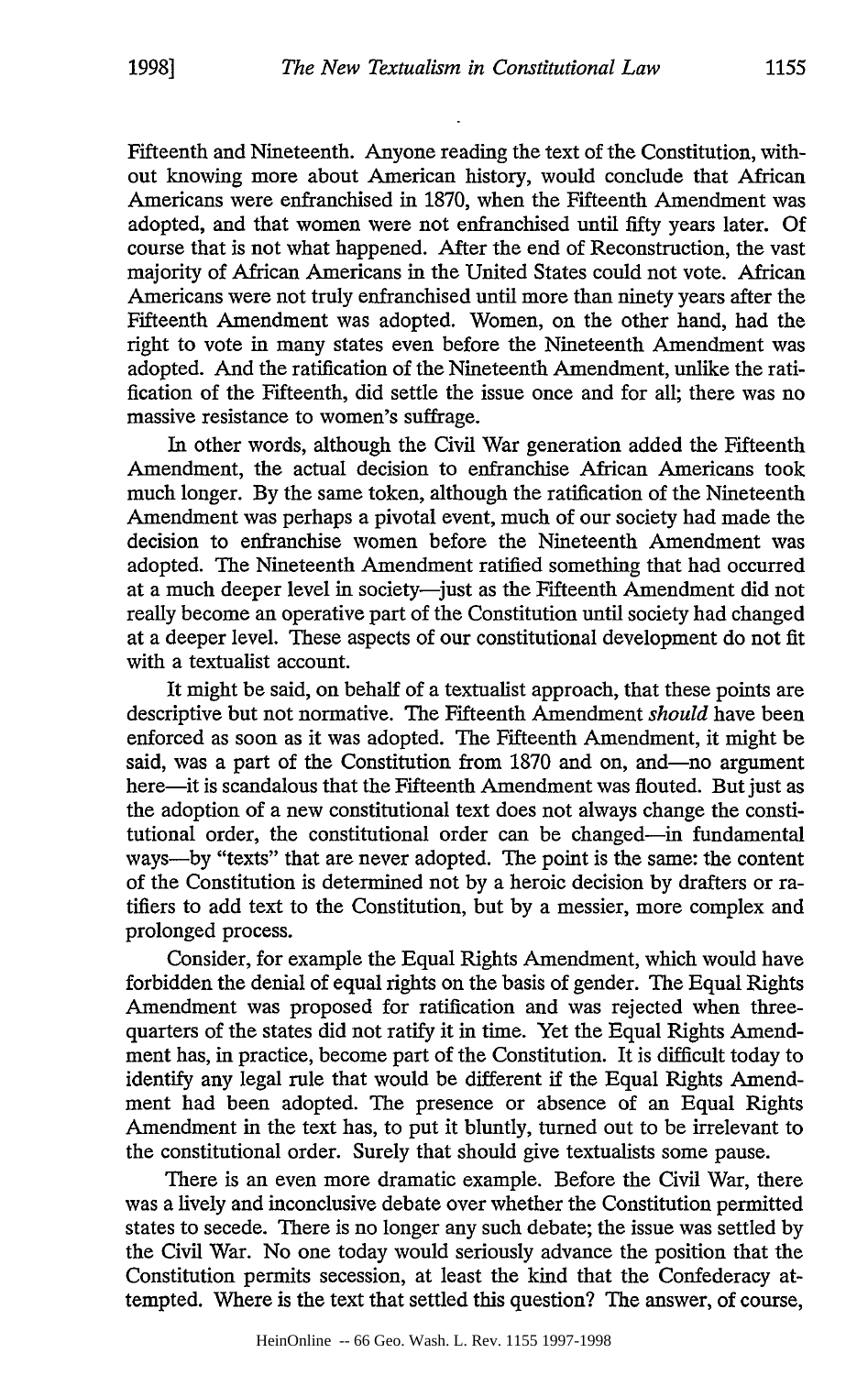is that this question, like other important constitutional questions, is decided by something other than the text.

A textual approach to constitutional interpretation is often defended as the most democratic. The text, it is said, is what the people (often capitalized) adopted. Moreover, they adopted it in a manner and at a time that was likely to produce an especially true expression of their will. None of the gloss later added by judges or by accepted traditions has the same democratic pedigree. A common law view, the argument continues, reflects the opinion of unelected judges, a small, elite segment of society, and not of the people at large.

In fact, democracy and heroism—including heroism of the kind that undergirds textualist views-do not go together very well. Common law-like processes of evolution are not as democratic as a plebiscite, but in their own way they are highly democratic. Consider, for example, two ways in which one might try to justify the Supreme Court's decisions on gender equalitythe decisions in which, for all practical purposes, the Court acted as if the Equal Rights Amendment was part of the Constitution.3 One way would be to find a justification in the history of the Fourteenth Amendment, or (as Professor Amar may be suggesting) in some synthesis of the Nineteenth and Fourteenth Amendments. That is, one might come up with an Amar-like account of the text and history that would make a case for finding a principle of gender equality in the text of the Constitution.

The alternative would be to say that what "ratified" the Equal Rights Amendment was not a decision by the Framers of any constitutional text but the growing acceptance (not just by lawyers but by citizens) of the principle reflected in judicial decisions, legislation, and private parties' conduct that gender discrimination is not to be allowed. That principle was not adopted in any meaningful way by the people who ratified the Fourteenth Amendment, although it is obviously consistent with the text of that Amendment. Rather, it emerged as society, and particularly the role of women, changed. The change in the Constitution was the product of a gradual evolution in opinion-not one self-consciously political decision, but countless acts of people living ordinary lives. That gradual evolution is, in a real sense, far more reflective of a truly democratic mandate than any flash of progressive insight we might discover in the records of the post-Civil War generation.

#### *II. Textualism and Restraint*

Many of the most prominent exponents of textualism-notably Justice Black a generation ago and Justice Scalia today-urge that departing from the text permits judges too much leeway to read their own views into the law. Adhering to the text is the course of salutary judicial self-restraint. Professor Amar does not explicitly make this argument, although perhaps his implicit identification of "the letter of the law" with the text suggests that same view.4

*<sup>3</sup> See, e.g.,* United States v. Virginia, **518 U.S. 515 (1996);** Mississippi Univ. for Women v. Hogan, 458 **U.S. 718 (1982);** Craig v. Boren, 429 **U.S. 190 (1976).**

<sup>4</sup> Amar, *supra* note 2, at 1143.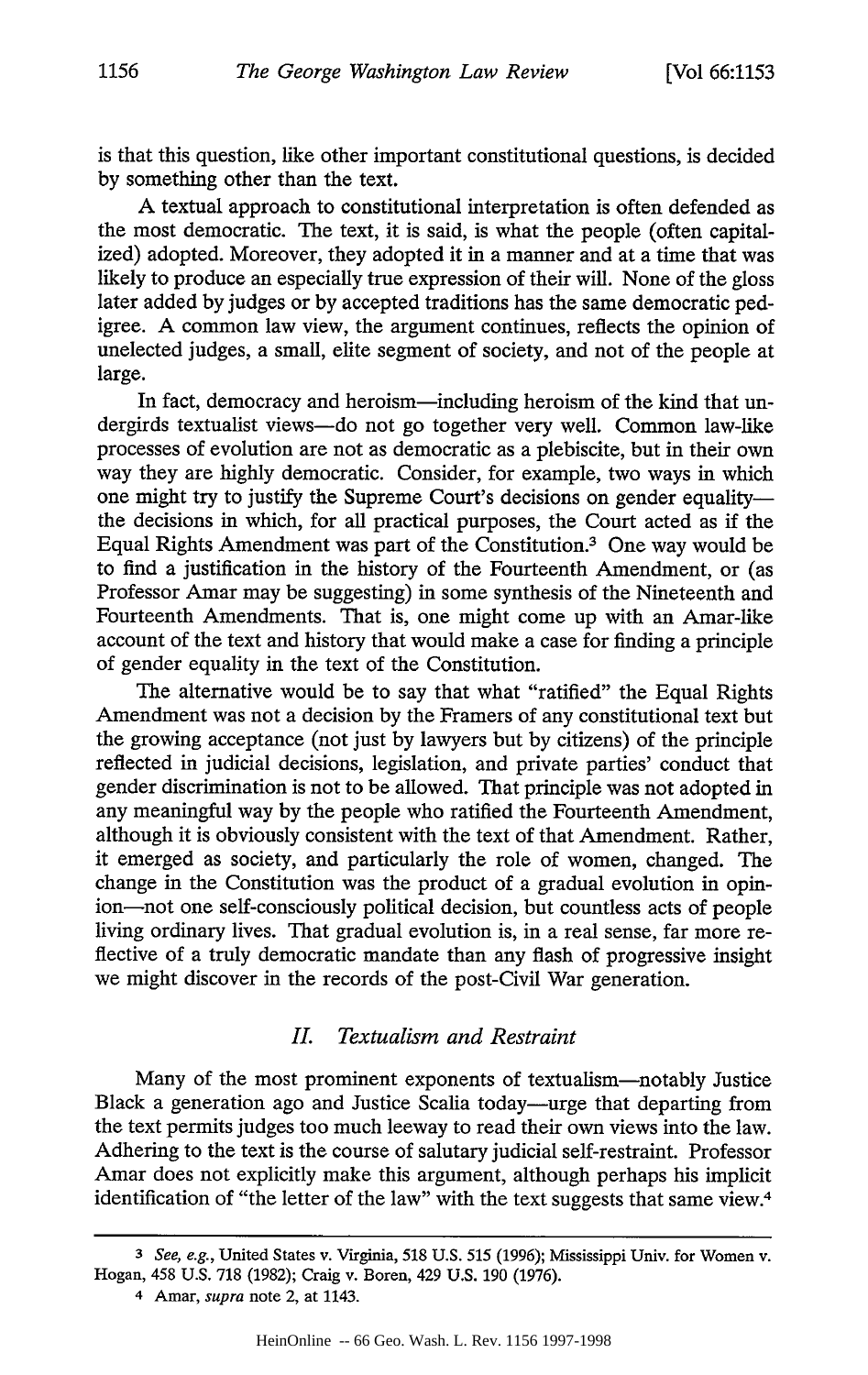In any event, it is, I believe, important to see just how little restraint textualism provides, at least in interpreting the Constitution. The Constitution is phrased in such broad terms that a judge who adheres simply to the text can do essentially anything he or she wants. It is child's play to turn the text of the Equal Protection Clause—considered in isolation—into a radical and implausible constitutional requirement that wealth be equally distributed: "'Equal protection of the laws' includes equal protection, by the laws, against the vicissitudes of the market. So long as property laws and other laws maintain a system in which some people suffer more from market forces than others, the Equal Protection Clause is being violated." At the other extreme, the Takings Clause of the Fifth Amendment has been used, by my colleague Richard Epstein, as the basis for a constitutional prohibition against any redistribution.<sup>5</sup>

Professor Amar himself shows just how far a creative textualist can go. He suggests that the Sixteenth, Seventeenth, and Nineteenth Amendments might together be read to provide a constitutional basis for the New Dealthat is, for the rejection of freedom of contract as a constitutional principle and for the expansion of federal regulatory authority.<sup>6</sup> Professor Amar explains that "increased national power and the increased permissibility of economic redistribution.., are... central themes of the textual Progressive-era amendments."<sup>7</sup> He is careful to say that he is only raising the possibility of a textual justification for the New Deal's changed constitutional understandings, not purporting to provide such a justification.8 Still, Professor Amar seems to be raising the possibility that, in textualist terms, it may be permissible to use an amendment authorizing a progressive income tax as a basis for a "textual" argument that redistribution is a permissible aim of government generally-and to use amendments that establish a national rule about women's suffrage and reduce state legislators' power by authorizing the direct election of Senators as a general warrant for increasing the regulatory power of the federal government. These may well be good arguments, but if this is textualism, it is difficult to say that textualism will be a source of much judicial restraint.

In fact, what restrains judges is not the text of a broadly worded document like the United States Constitution. What restrains judges is precedent, the same thing that has restrained American and British judges for centuries in common law cases. Of course precedents can be interpreted in different ways. But a judge who follows precedent in good faith will find that his or her room to maneuver is often clearly bounded. A judge who follows only the text, and nothing else, will be much less restrained. It is precedent that makes my hypothetical interpretation of the Equal Protection Clause obviously bad constitutional law. Precedent, not text, gives the First Amendment the shape it has today. The development of other central principles of constitutional law-the legitimacy of the administrative state; the prohibition

*<sup>5</sup> See* RicHARD **A.** EpSTEIN, TAKINGS: PRivATE PROPERTY **AND THE** POWER OF **EMINENT** DOMAIN (1985).

*<sup>6</sup> See* Amar, *supra* note 2, at 1146.

**<sup>7</sup>***Id.*

*<sup>8</sup> See id.*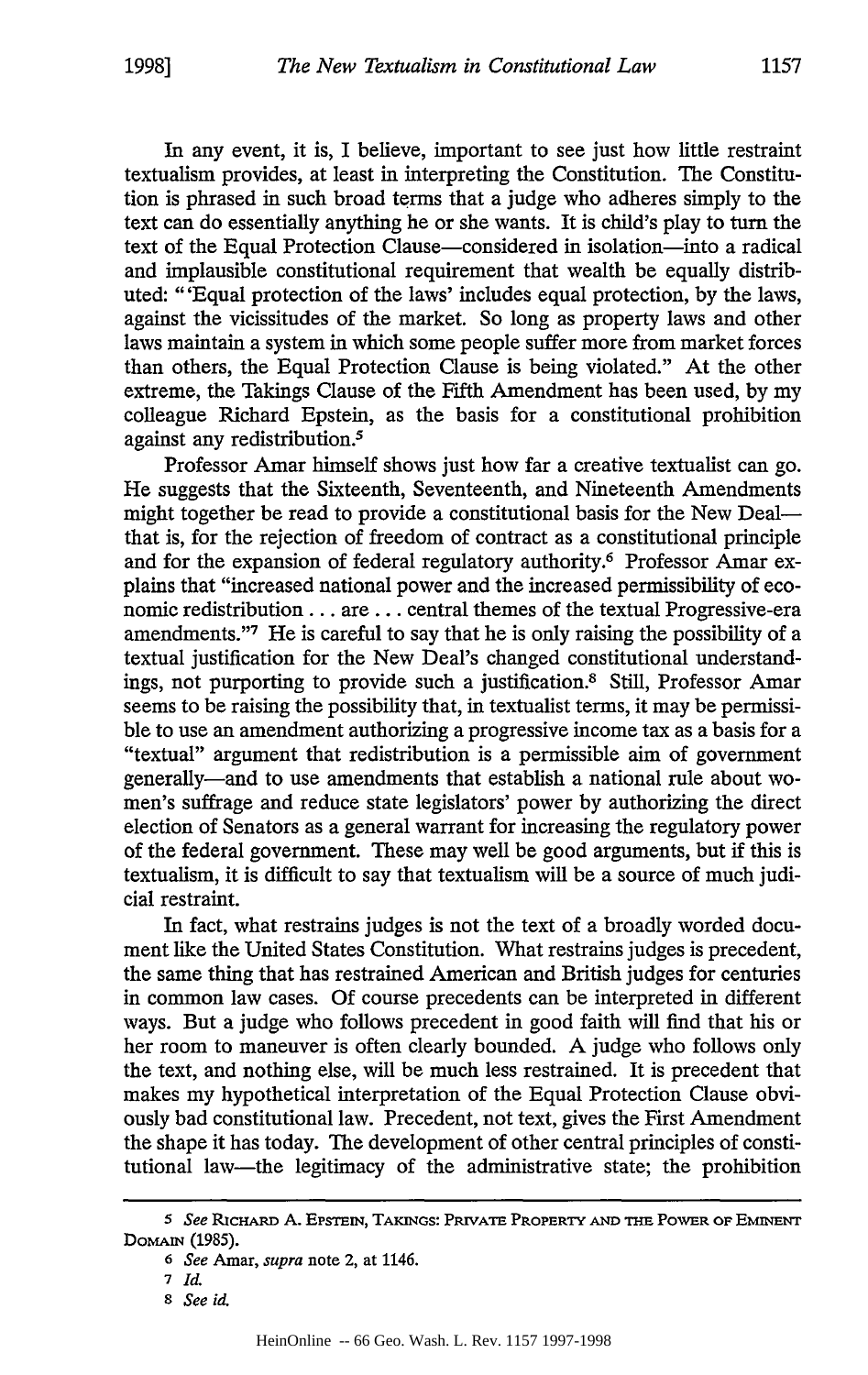against race and gender discrimination; the expansion of federal legislative and executive power-all took place in the way that common law principles develop in the law of torts or contracts. They developed case by case. They did not develop by direct inference from the text.

Professor Amar is at his eloquent best in describing the role that the Bill of Rights plays in our political culture. "The American people-outside courtrooms, outside law offices-confront, and lay claim to, the Bill of Rights as a text."9 He then quotes several of the majestic phrases of the Bill of Rights that have indeed entered the vocabulary of "ordinary citizens."'10 But the Bill of Rights that, as Professor Amar says, "live[s] in the hearts and minds of ordinary Americans"<sup>11</sup> is not just the text. Clear and present danger; reckless disregard of the truth; separation of church and state; the presumption of innocence; proof of guilt beyond a reasonable doubt; the *Miranda* warnings; the unlawfulness of race and gender discrimination these legal concepts have also entered the popular culture, and they are not found in the text. They are found in the cases; they are the product of an evolution of popular understandings. However heroic the Framers were, it would be surprising, and disappointing, if our Constitution had not evolved in important ways in the many generations that have passed since the framing. But the Constitution has evolved, and it is not clear that textualism can ever give an adequate account of that central fact of our constitutional order.

*<sup>9</sup> Id.* **at** 1144. *<sup>10</sup>See id.*

*<sup>11</sup> Id.*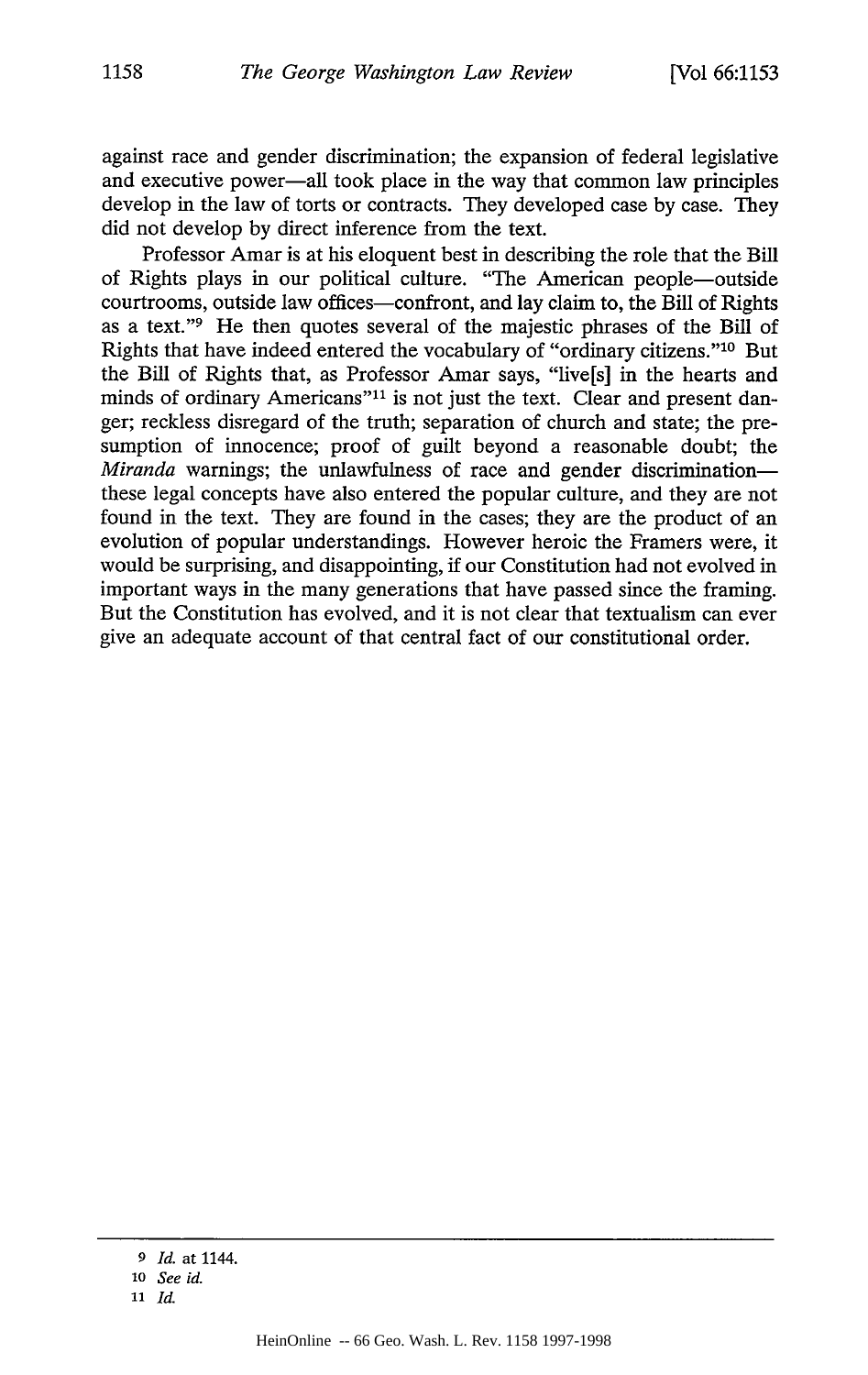## **PANEL II1**

# **TEXTUALISM AND FEDERALISM**

### **Moderator**

*Gregory E. Maggs*

### **Commentaries**

Translating Federalism: **A** Structural Approach *Bradford R. Clark* **1161**

Translating Federalism: **A** Textualist Reaction *Gregory E. Maggs* **1198**

The Third Translation of the Commerce Clause: Congressional Power to Regulate Social Problems *Deborah Jones Merritt* **1206**

### **Principal Paper\***

Understanding Federalism's Text *Lawrence Lessig* 1218

**<sup>\*</sup>** At the Symposium, Professor Lessig presented his previously published article, Lawrence Lessig, *Translating Federalism: United States v Lopez,* **1995** Sup. **CT.** REv. **125.** The commentators then remarked on that paper, and here, Professor Lessig provides a written response to their comments.